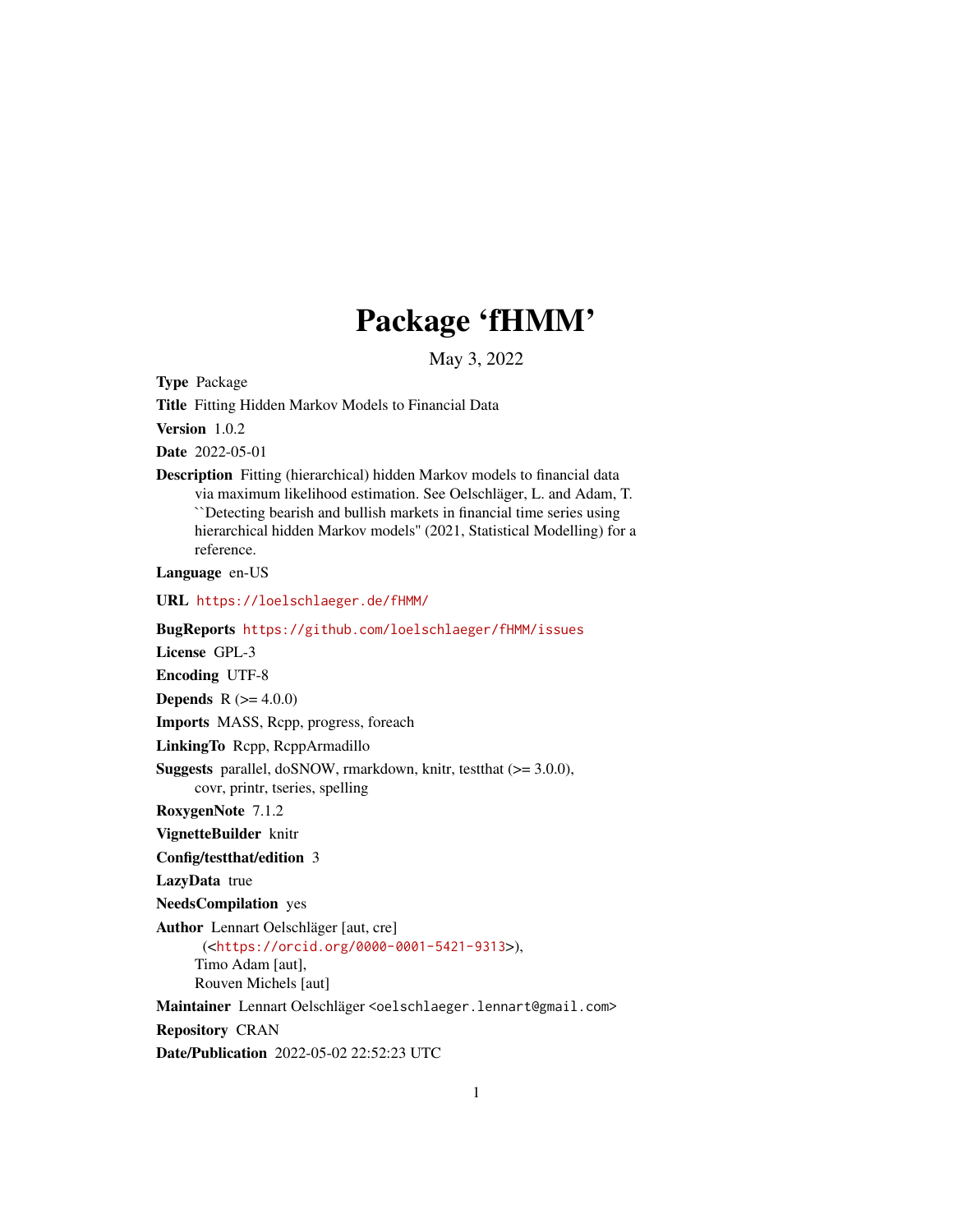# <span id="page-1-0"></span>R topics documented:

|       |                      | $\overline{3}$ |
|-------|----------------------|----------------|
|       |                      | $\overline{3}$ |
|       |                      | $\overline{4}$ |
|       | $\text{dax_model_2n$ | $\overline{4}$ |
|       |                      | 5              |
|       |                      | 6              |
|       |                      | $\overline{7}$ |
|       |                      | $\overline{7}$ |
|       |                      | -8             |
|       |                      | $\overline{9}$ |
|       |                      |                |
|       |                      |                |
|       |                      |                |
|       |                      |                |
|       |                      |                |
|       |                      |                |
|       |                      |                |
|       |                      |                |
|       |                      |                |
|       |                      |                |
|       |                      |                |
|       |                      |                |
|       |                      |                |
|       |                      |                |
|       |                      |                |
| Index |                      | 22             |

check\_date *Check date format "YYYY-MM-DD"*

# Description

This function checks if the input date has the format "YYYY-MM-DD".

# Usage

```
check_date(date)
```
# Arguments

date A character, specifying a date in format "YYYY-MM-DD".

# Value

as.Date(date) if date has the format "YYYY-MM-DD". Otherwise, the function throws an error.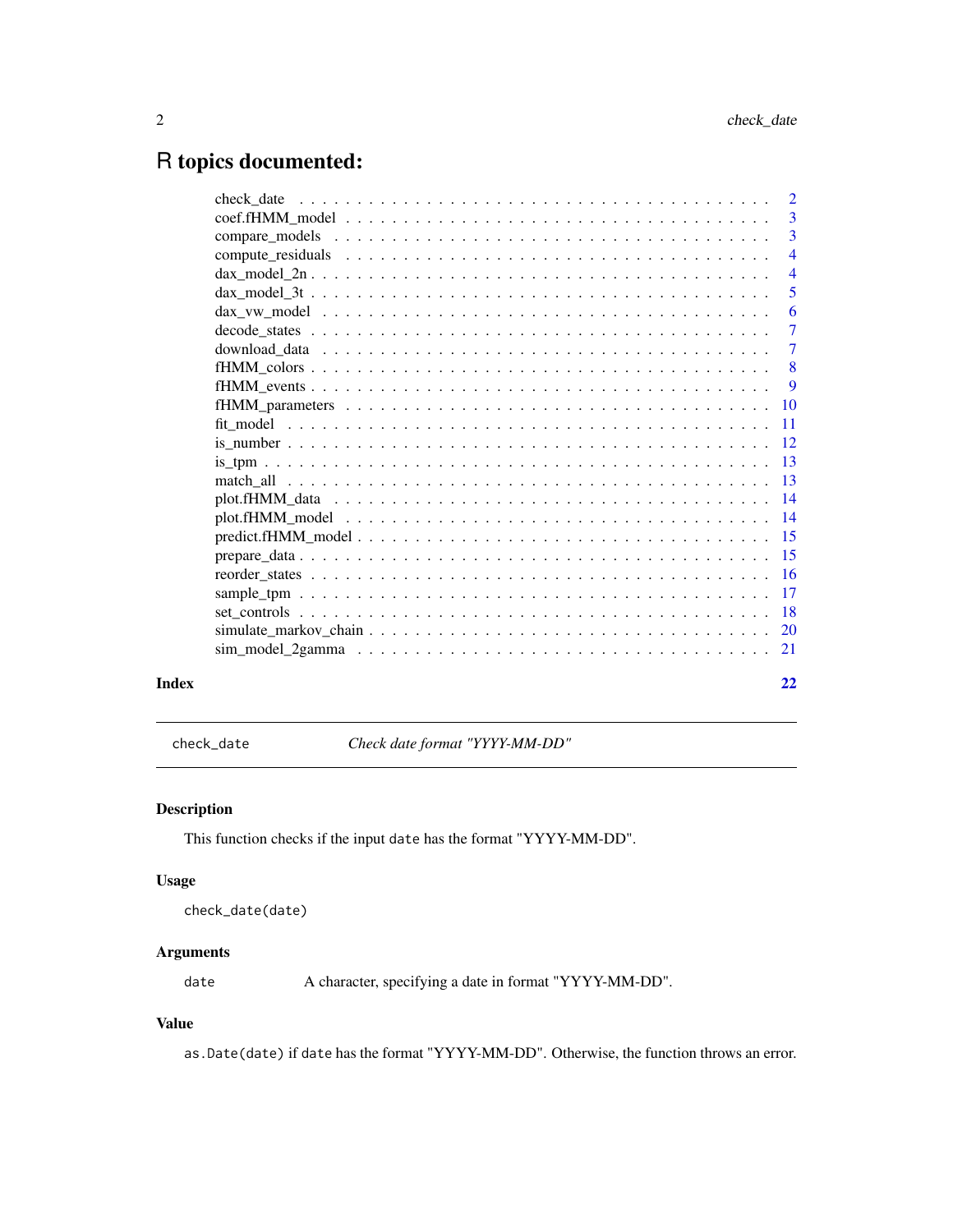# <span id="page-2-0"></span>coef.fHMM\_model 3

# Examples

```
fHMM:::check_date(date = "2000-01-01")
```
coef.fHMM\_model *Model coefficients*

# Description

This function returns the estimated model coefficients and an alpha confidence interval.

# Usage

## S3 method for class 'fHMM\_model'  $coef(object, alpha = 0.05, ...)$ 

# Arguments

| object  | An object of class fHMM_model.                                                                                                                     |
|---------|----------------------------------------------------------------------------------------------------------------------------------------------------|
| alpha   | The alpha level for the confidence interval, a numeric between 0 and 1. Per<br>default, alpha = $0.05$ , which computes a 95% confidence interval. |
| $\cdot$ | Ignored.                                                                                                                                           |

# Value

A data frame.

compare\_models *Comparing multiple* fHMM\_model*-objects*

# Description

This function compares multiple fHMM\_model with respect to

- the number of model parameters,
- the log-likelihood value,
- the AIC value,
- the BIC value.

# Usage

compare\_models(...)

# Arguments

... A list of one or more objects of class fHMM\_model.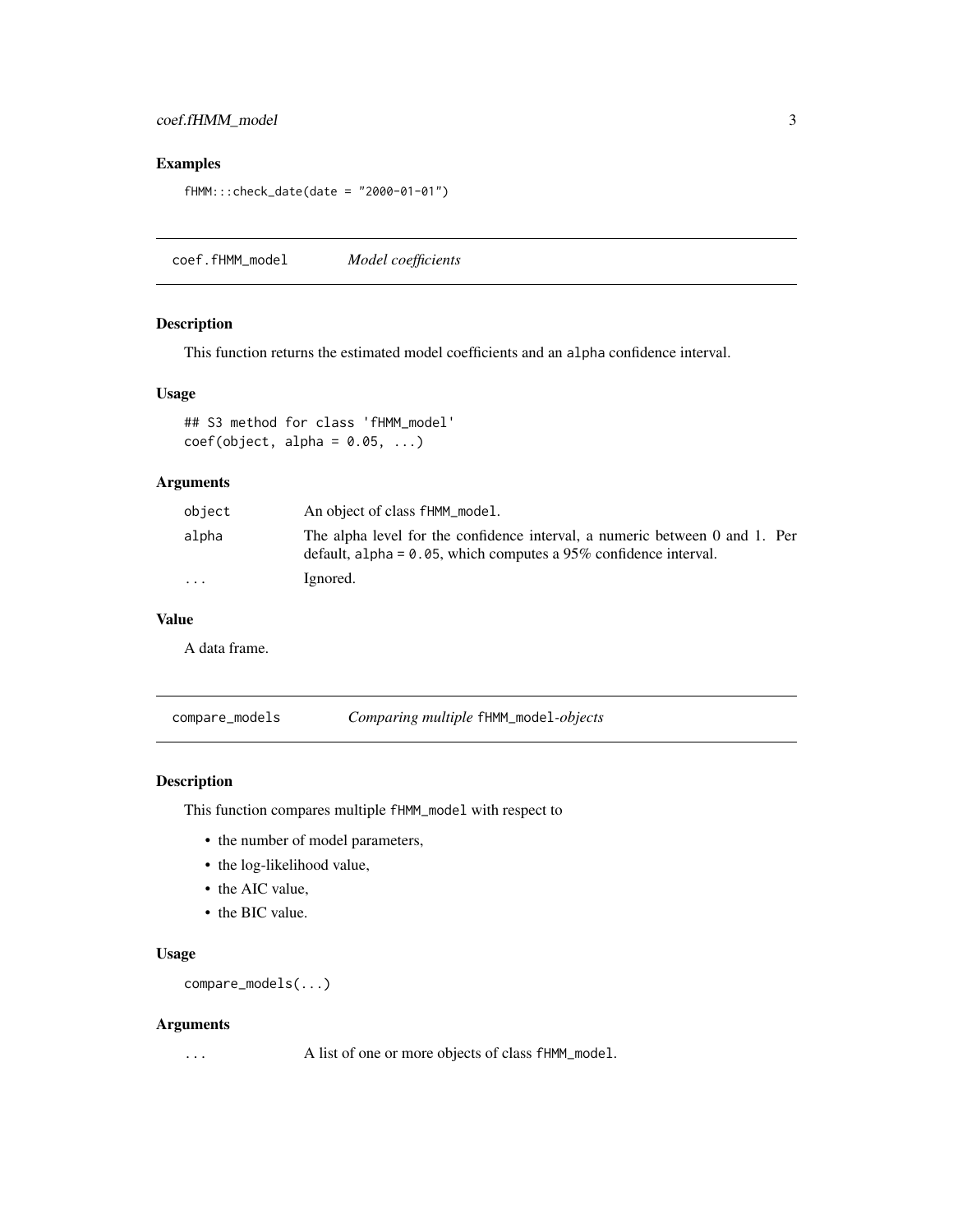<span id="page-3-0"></span>A data frame with models in rows and comparison criteria in columns.

#### Examples

```
data(dax_model_3t)
compare_models(dax_model_3t)
```
compute\_residuals *Computing (pseudo-) residuals*

# Description

This function computes (pseudo-) residuals of an fHMM\_model object.

#### Usage

```
compute_residuals(x, verbose = TRUE)
```
# Arguments

| X       | An object of class fHMM_model.          |
|---------|-----------------------------------------|
| verbose | Set to TRUE to print progress messages. |

# Value

An object of class fHMM\_model with residuals included.

# Examples

```
data(dax_model_3t)
compute_residuals(dax_model_3t)
```
dax\_model\_2n *DAX 2-state HMM*

# Description

A pre-computed HMM on closing prices of the DAX from 2000 to 2021 with two hidden states and normal state-dependent distributions for demonstration purpose.

# Usage

data(dax\_model\_2n)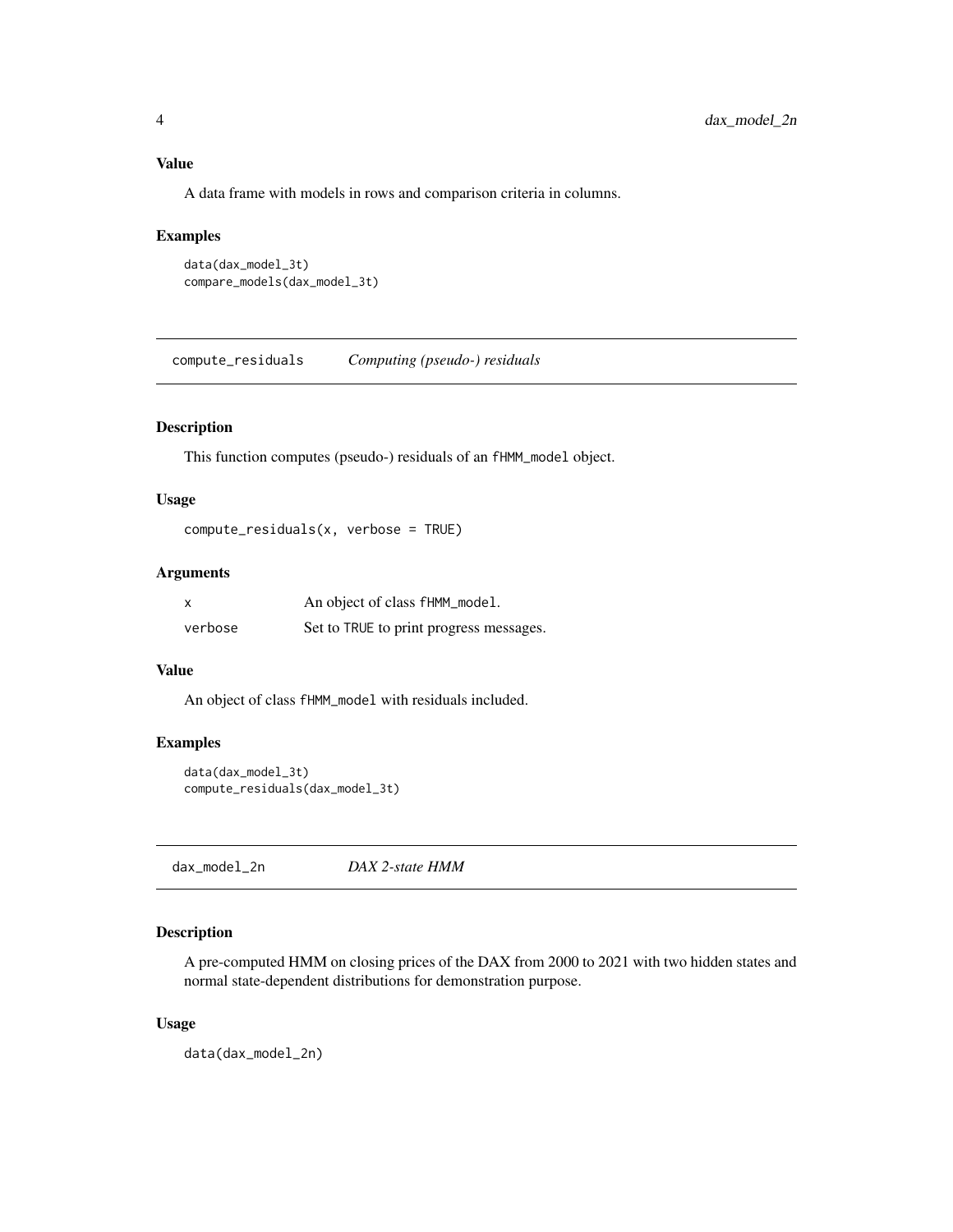<span id="page-4-0"></span> $dax_model_3t$  5

# Format

An object of class fHMM\_model.

# Details

The model was derived via specifying

```
controls <- list(
  states = 2,
  sdds = "t(df = Inf)",
 data = list(file = system.file("extdata", "dax.csv", package = "fHMM"),
               date_column = "Date",
               data_column = "Close",
               logreturns = TRUE,
               from = "2000-01-03",
               to = "2021-12-31"),
  fit = list("runs" = 100)\mathcal{L}
```
dax\_model\_3t *DAX 3-state HMM*

# Description

A pre-computed HMM on closing prices of the DAX from 2000 to 2021 with three hidden states and state-dependent t-distributions for demonstration purpose.

# Usage

data(dax\_model\_3t)

# Format

An object of class fHMM\_model.

# Details

The model was derived via specifying

```
controls <- list(
 states = 3,
 sdds = "t",<br>data = list(file
                           = system.file ("extdata", "dax.csv", package = "fHMM"),
                date_column = "Date",
                data_column = "Close",
                logreturns = TRUE,
                from = "2000-01-03",
```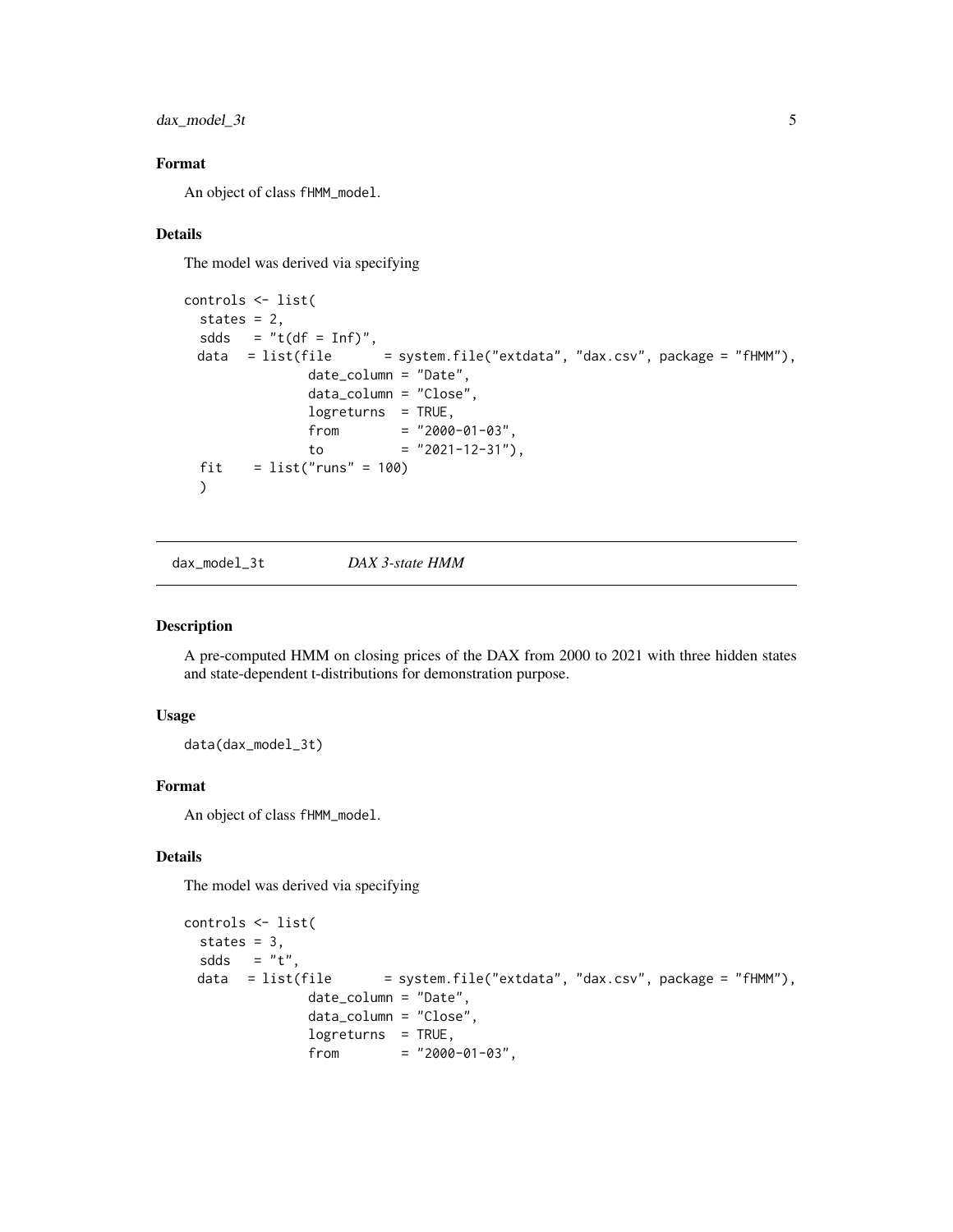```
to = "2021-12-31"),
fit = list("runs" = 100))
```
dax\_vw\_model *DAX/VW hierarchical HMM*

# Description

A pre-computed HHMM with monthly averaged closing prices of the DAX from 2000 to 2021 on the coarse scale, VW stock data on the fine scale, two hidden fine-scale and coarse-scale states, respectively, and state-dependent t-distributions with degrees of freedom fixed to 1 for demonstration purpose.

# Usage

data(dax\_vw\_model)

# Format

An object of class fHMM\_model.

# Details

The model was derived via specifying

```
controls <- list(
 hierarchy = TRUE,
 states = c(2,2),
 sdds = c("t(df = 1)", "t(df = 1)"),
 period = 'm'',
 data = list(file = c(system.file("extdata", "dax.csv", package = "fHMM"),system.file("extdata", "vw.csv", package = "fHMM")),
                  from = "2015-01-01",
                  to = "2020-01-01",
                  logreturns = c(TRUE,TRUE))
)
```
<span id="page-5-0"></span>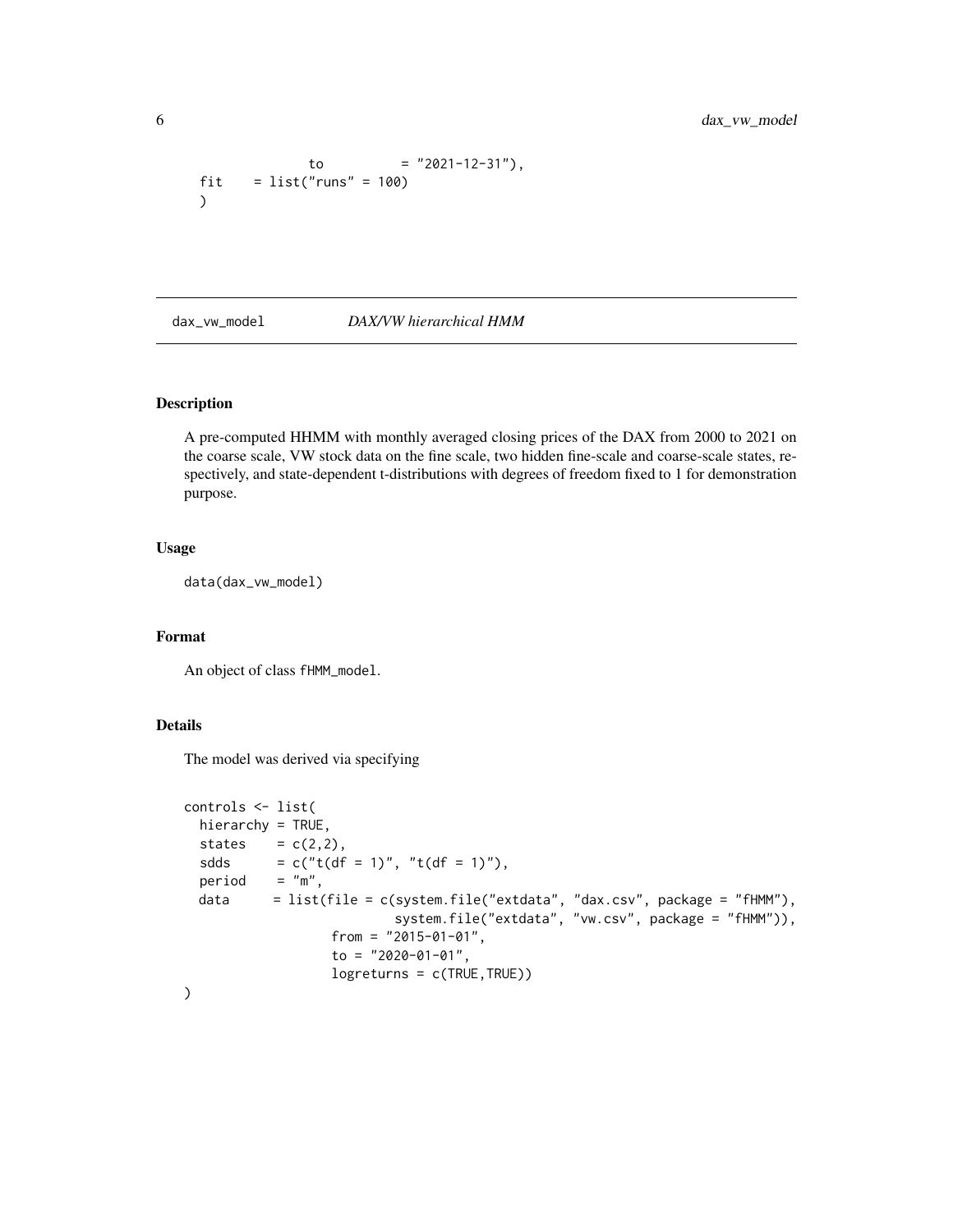<span id="page-6-0"></span>

This function decodes the (most likely) underlying hidden state sequence by applying the Viterbi algorithm.

# Usage

decode\_states(x, verbose = TRUE)

# Arguments

| <b>X</b> | An object of class fHMM_model.          |
|----------|-----------------------------------------|
| verbose  | Set to TRUE to print progress messages. |

# Value

An object of class fHMM\_model with decoded state sequence included.

# References

[https://en.wikipedia.org/wiki/Viterbi\\_algorithm](https://en.wikipedia.org/wiki/Viterbi_algorithm)

# Examples

```
data(dax_model_3t)
decode_states(dax_model_3t)
```
download\_data *Downloading financial data*

#### Description

This function downloads stock data from <https://finance.yahoo.com/> and saves it as a .csv-file.

# Usage

```
download_data(
  symbol,
  from = "1902-01-01",
 to = Sys.Date(),
 file = paste0(symbol, ".csv"),
  verbose = TRUE
)
```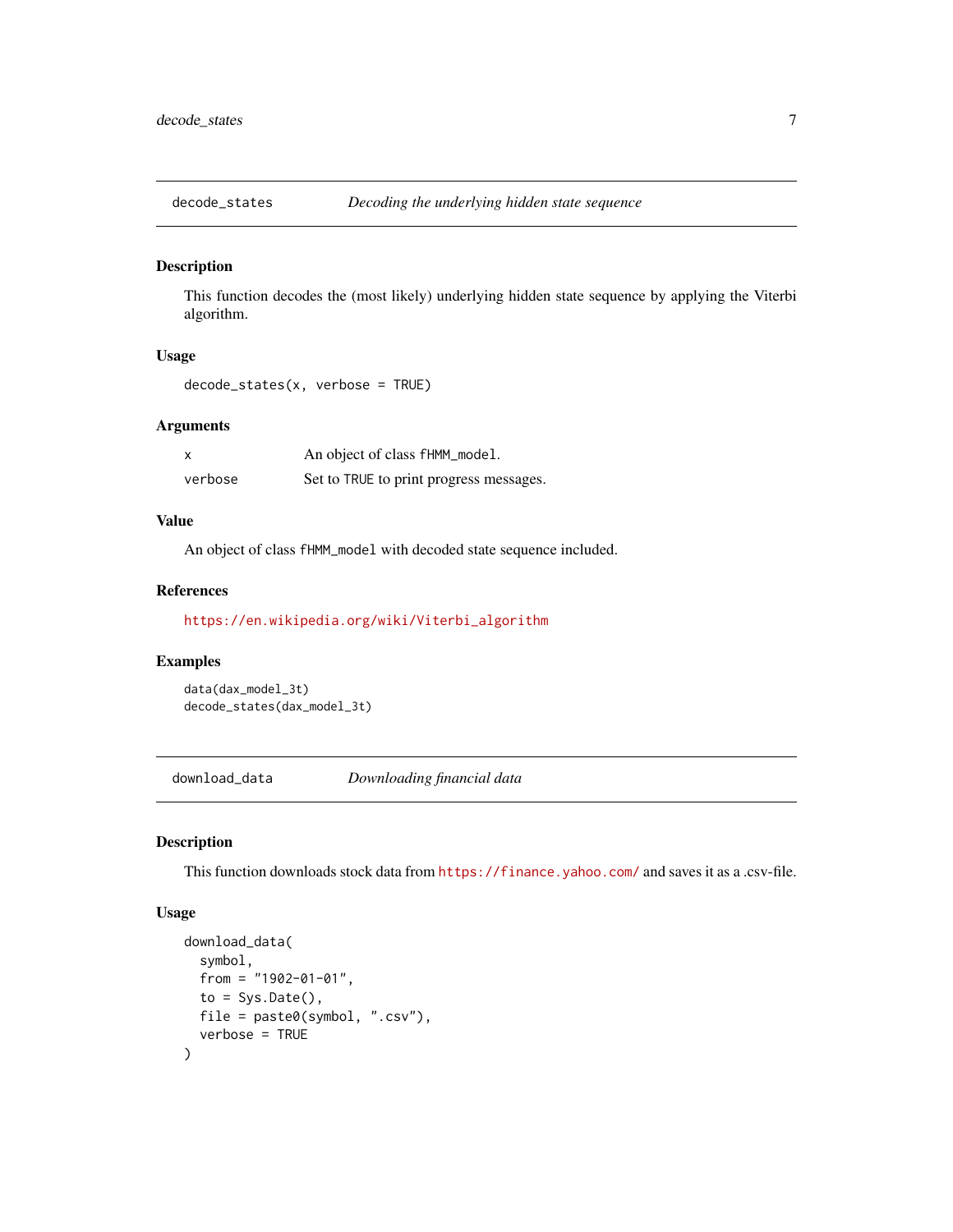# <span id="page-7-0"></span>Arguments

| symbol  | A character, the stock's symbol. It must match the identifier on https://<br>finance.yahoo.com/.                                            |
|---------|---------------------------------------------------------------------------------------------------------------------------------------------|
| from    | A date in format "YYYY-MM-DD", setting the lower data bound. Must not be<br>earlier than $"1902-01-01"$ .                                   |
| to      | A date in format "YYYY-MM-DD", setting the upper data bound. Default is the<br>current date Sys.date().                                     |
| file    | The name of the file where the .csv-file is saved. Per default, it is saved in the<br>current working directory with the name "symbol.csv". |
| verbose | If TRUE returns information about download success.                                                                                         |

# Details

The downloaded data is a .csv-file with the following columns:

- Date: The date.
- Open: Opening price.
- High: Highest price.
- Low: Lowest price.
- Close: Close price adjusted for splits.
- Adj.Close: Close price adjusted for dividends and splits.
- Volume: Trade volume.

# Value

No return value.

# Examples

```
### download 21st century DAX data
download_data(
  symbol = "^GDAXI", from = "2000-01-03",
  file = paste0(tempfile(), ".csv")
\mathcal{L}
```
fHMM\_colors *Setting color scheme for visualizations*

# Description

This function defines a color scheme for visualizations in the fHMM package.

# Usage

```
fHMM_colors(controls, colors = NULL)
```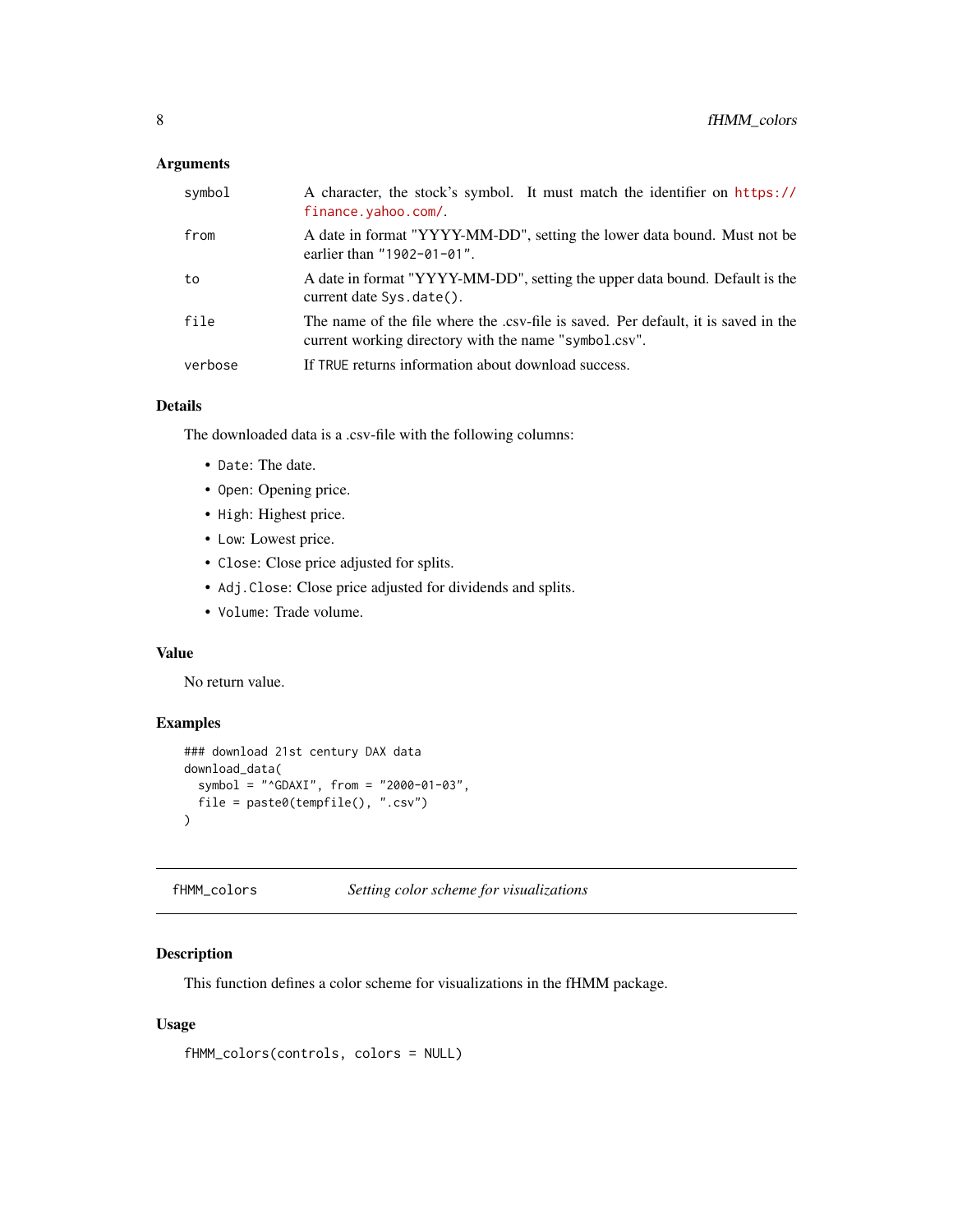# <span id="page-8-0"></span>fHMM\_events 9

#### **Arguments**

| controls | An object of class fHMM_controls.                                             |
|----------|-------------------------------------------------------------------------------|
| colors   | Either NULL or a character vector of color names or hexadecimal RGB triplets. |

# Value

An object of class fHMM\_colors, which is:

- for controls\$hierarchy == FALSE a vector of length controls\$states of color codes,
- for controls\$hierarchy == TRUE a list of
	- a vector of length controls\$states[1] and
	- a matrix of dimensions controls\$states of color codes.

#### Examples

```
controls <- set_controls()
fHMM:::fHMM_colors(controls, colors = c("red", "blue"))
```
fHMM\_events *Checking events*

# Description

This function checks the input events.

# Usage

```
fHMM_events(events)
```
# Arguments

```
events A list of two elements. The first element is named "dates" and contains charac-
                 ters in format "YYYY-MM-DD". The second element is named "labels" and
                 is a character vector of the same length as "dates".
```
# Value

An object of class fHMM\_events.

# Examples

```
events <- list(
  dates = c("2001-09-11", "2008-09-15", "2020-01-27"),
  labels = c("9/11 terrorist attack", "Bankruptcy Lehman Brothers",
    "First COVID-19 case Germany"
  )
)
events <- fHMM_events(events)
```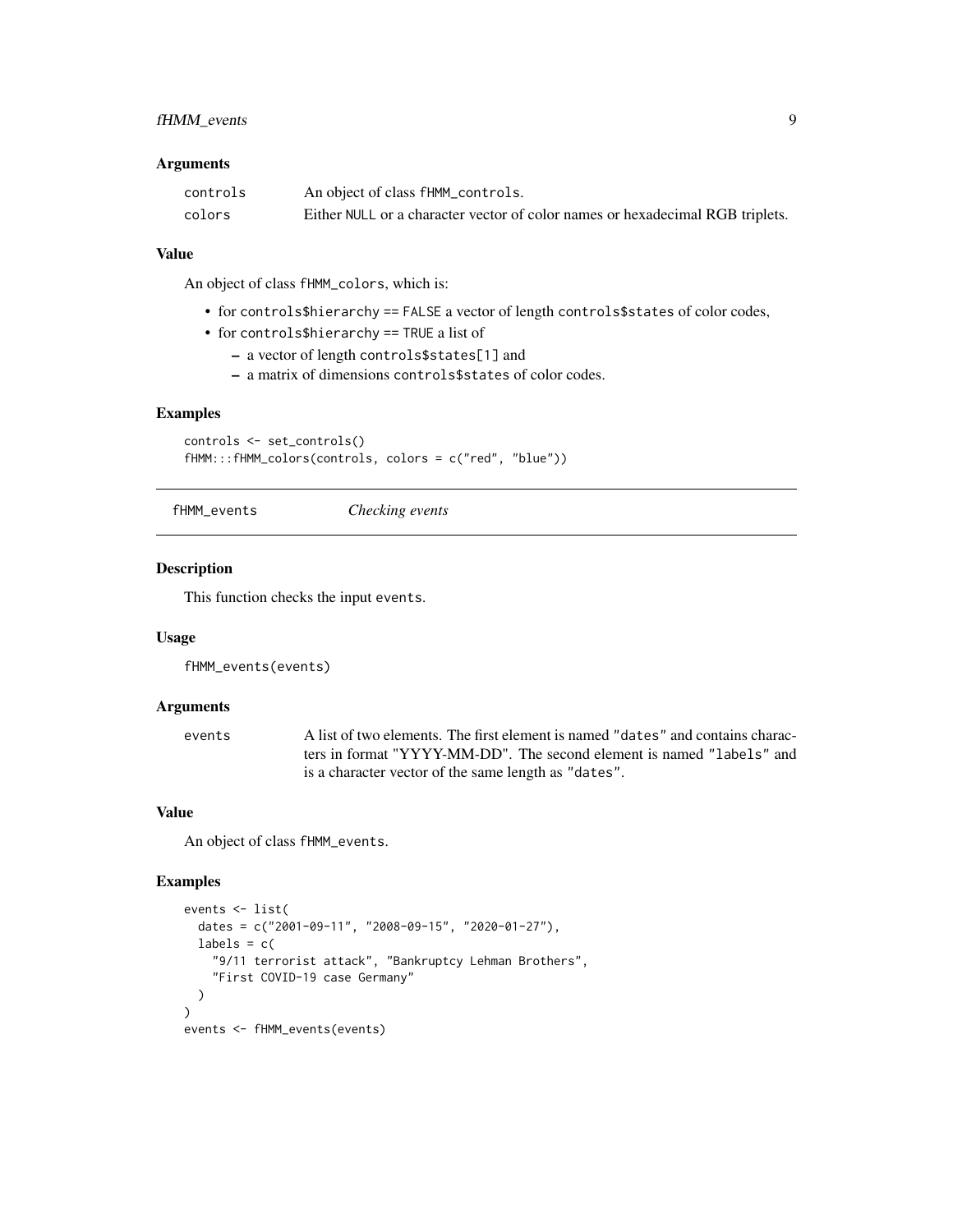<span id="page-9-0"></span>

This function sets and checks model parameters for the fHMM package.

# Usage

```
fHMM_parameters(
 controls,
 Gamma = NULL,
 mus = NULL,sigmas = NULL,
 dfs = NULL,Gammas_star = NULL,
 mus_star = NULL,
  sigmas_star = NULL,
 dfs_star = NULL,
  seed = NULL,
  scale_par = c(1, 1)\mathcal{E}
```
# Arguments

| controls    | An object of class fHMM_controls.                                                                                                                                                                                                                                      |
|-------------|------------------------------------------------------------------------------------------------------------------------------------------------------------------------------------------------------------------------------------------------------------------------|
| Gamma       | A tpm (transition probability matrix) of dimension controls\$states[1].                                                                                                                                                                                                |
| mus         | A vector of expectations of length controls\$states[1].                                                                                                                                                                                                                |
| sigmas      | A vector of standard deviations of length controls\$states[1].                                                                                                                                                                                                         |
| dfs         | A vector of degrees of freedom of length controls\$states[1]. Only relevant<br>if sdd is a t-distribution.                                                                                                                                                             |
| Gammas_star | A list of length controls\$states[1] of (fine-scale) tpm's. Each tpm must be<br>of dimension controls\$states[2].                                                                                                                                                      |
| mus_star    | A list of length controls\$states[1] of vectors of (fine-scale) expectations.<br>Each vector must be of length controls\$states[2].                                                                                                                                    |
| sigmas_star | A list of length controls\$states[1] of vectors of standard deviations. Each<br>vector must be of length controls\$states[2].                                                                                                                                          |
| dfs_star    | A list of length controls\$states[1] of vectors of (fine-scale) degrees of free-<br>dom. Each vector must be of length controls\$states[2]. Only relevant if sdd<br>is a t-distribution.                                                                               |
| seed        | Set a seed for the sampling of parameters.                                                                                                                                                                                                                             |
| scale_par   | A positive numeric vector of length two, containing scales for sampled expec-<br>tations and standard deviations. The first entry is the scale for mus and sigmas,<br>the second entry is the scale for mus_star and sigmas_star. Set an entry to 1<br>for no scaling. |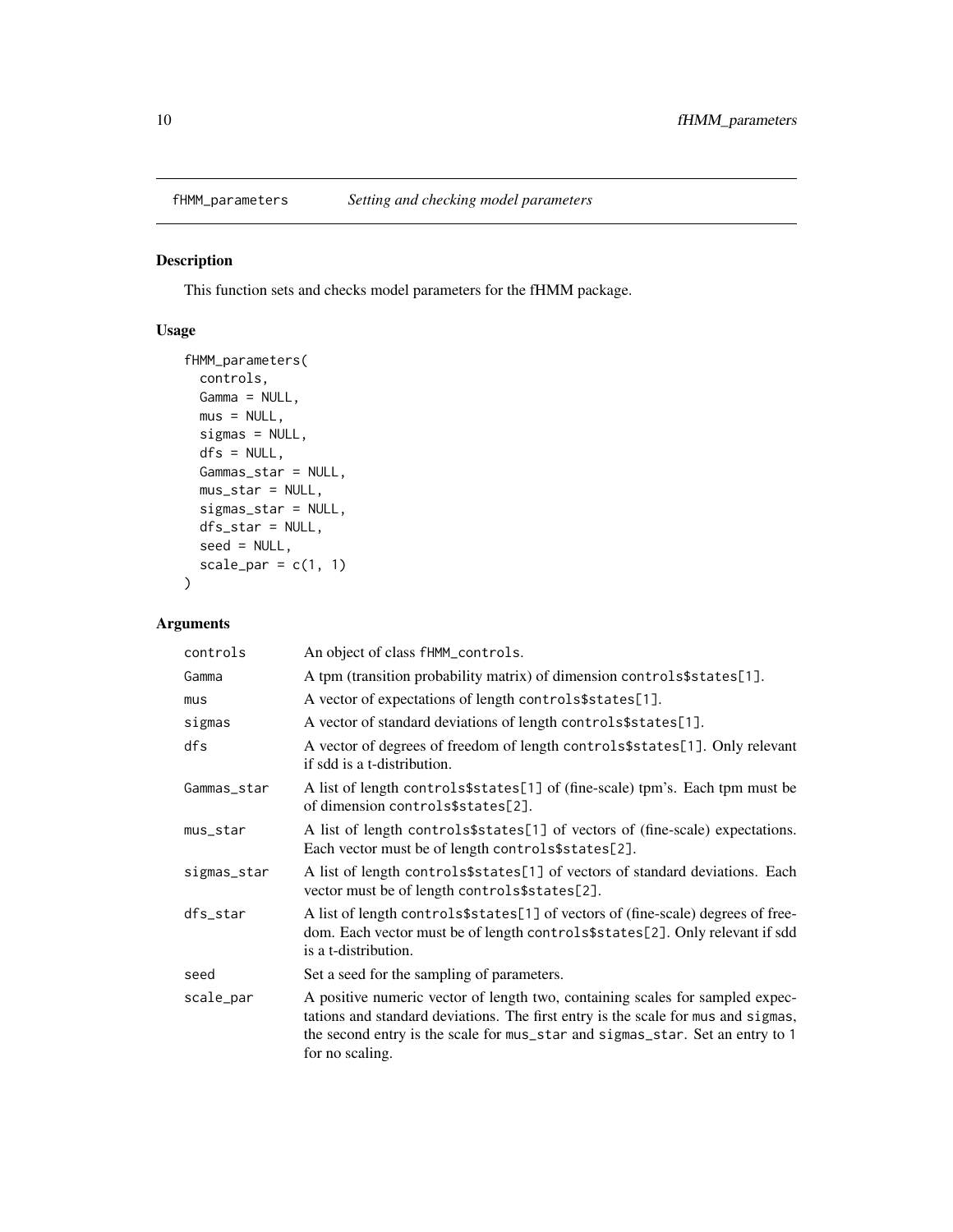#### <span id="page-10-0"></span>fit\_model 11

# Details

See the vignette on the model definition for more details.

# Value

An object of class fHMM\_parameters.

# Examples

```
controls <- set_controls()
fHMM_parameters(controls)
```
fit\_model *Model fitting*

# Description

This function fits a HMM to data via maximum likelihood estimation.

# Usage

```
fit_model(data, ncluster = 1, seed = NULL, verbose = TRUE, init = NULL)
```
# Arguments

| data     | An object of class fHMM_data.                                                                                                                                                                                                                                                                                                 |
|----------|-------------------------------------------------------------------------------------------------------------------------------------------------------------------------------------------------------------------------------------------------------------------------------------------------------------------------------|
| ncluster | Set the number of clusters for parallelization.                                                                                                                                                                                                                                                                               |
| seed     | Set a seed for the sampling of initial values.                                                                                                                                                                                                                                                                                |
| verbose  | Set to TRUE to print progress messages.                                                                                                                                                                                                                                                                                       |
| init     | Optionally an object of class par Uncon for initialization. This can for example<br>be the estimate of a previously fitted model model, i.e. the element model \$ estimate.<br>The initial values are computed via replicate(n, jitter(init, amount = $1$ ),<br>$simplify = FALSE$ , where $n < -$ data\$controls\$fit\$runs. |

# Details

The function is parallelized only if ncluster > 1.

# Value

An object of class fHMM\_model.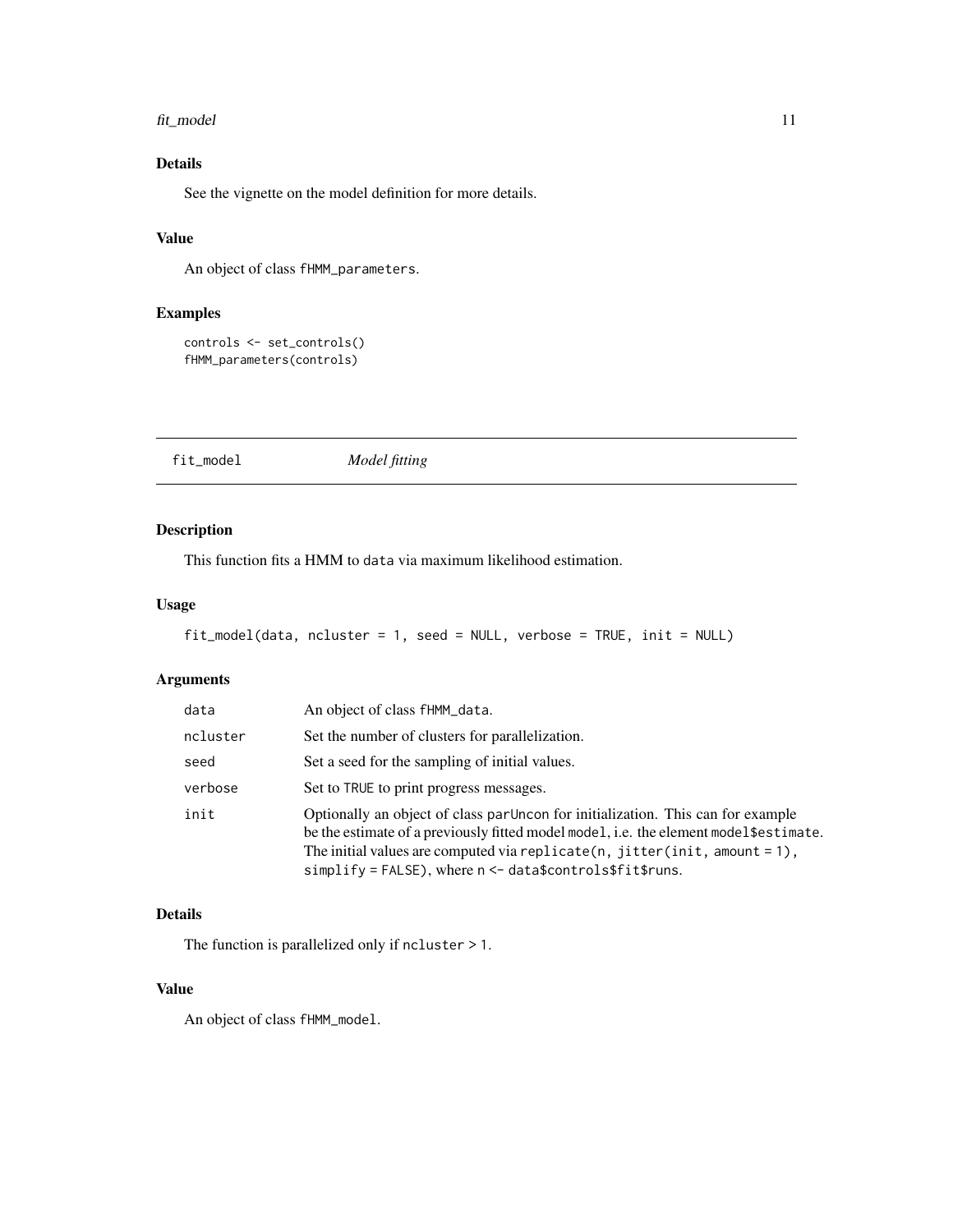<span id="page-11-0"></span>

This function checks if x is a ((non)-negative) ((non-)positive) (integer) numeric (vector).

# Usage

```
is_number(
 x,
 int = FALSE,
 neg = FALSE,
 non_neg = FALSE,
 pos = FALSE,
 non_pos = FALSE
)
```
# Arguments

| x       | An R object.                                    |
|---------|-------------------------------------------------|
| int     | A boolean, if TRUE checks if x is an integer.   |
| neg     | A boolean, if TRUE checks if x is negative.     |
| non_neg | A boolean, if TRUE checks if x is non-negative. |
| pos     | A boolean, if TRUE checks if x is positive.     |
| non_pos | A boolean, if TRUE checks if x is non-positive. |

# Value

A boolean.

# Examples

```
fHMM:::is_number(1, int = TRUE)
fHMM:::is_number(pi, int = TRUE)
```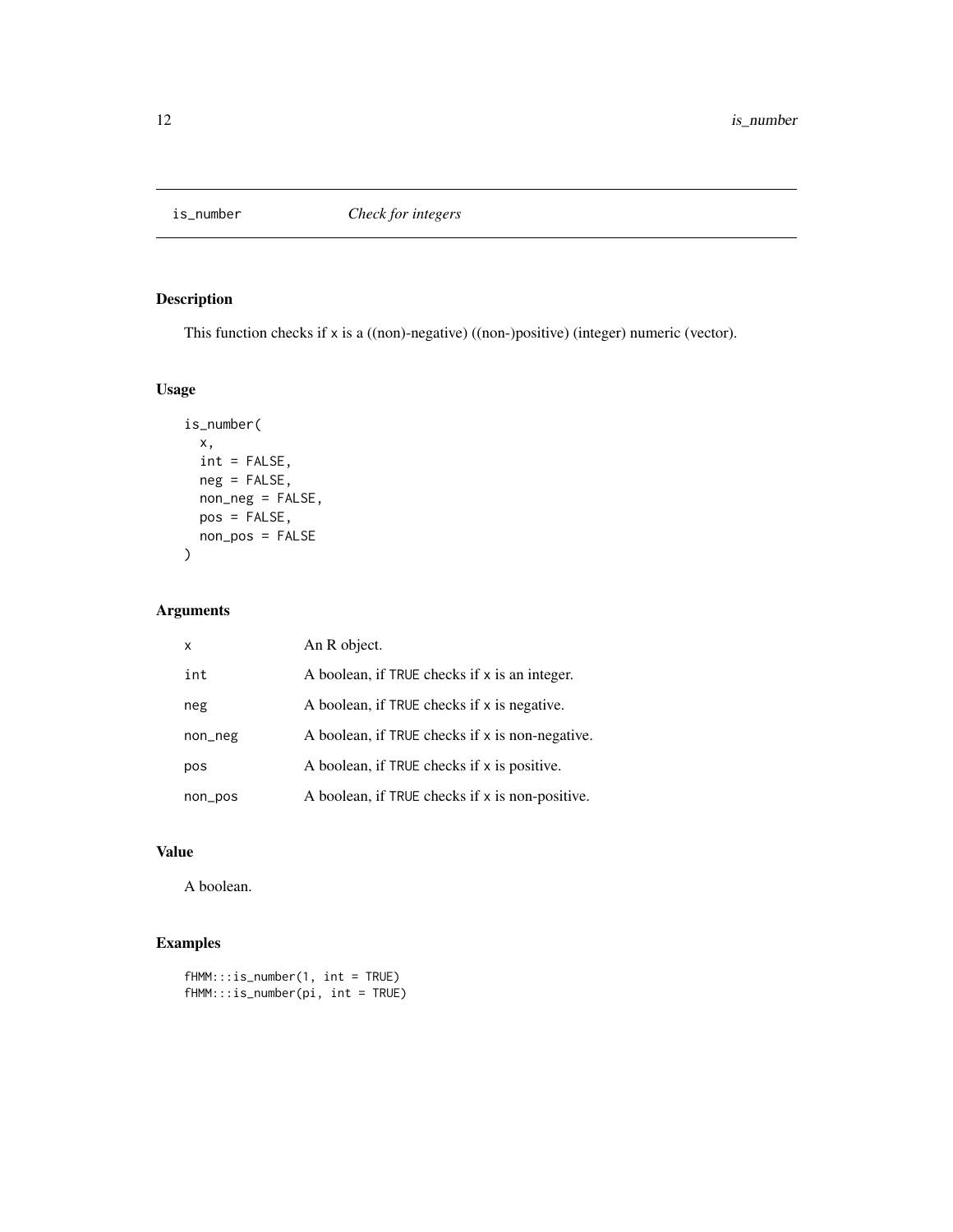<span id="page-12-0"></span>

This function checks if x is a tpm (transition probability matrix).

# Usage

is\_tpm(x)

# Arguments

x A matrix.

# Value

A boolean.

# Examples

```
fHMM:::is_tpm(diag(2))
fHMM:::is_tpm(matrix(1, 2, 2))
```

| $match$ _all | <b>Best-possible match of two numeric vectors</b> |  |
|--------------|---------------------------------------------------|--|
|              |                                                   |  |

# Description

This function matches the positions of two numeric vectors as good as possible.

# Usage

match\_all(x, y)

# Arguments

| A numeric vector.                               |
|-------------------------------------------------|
| Another numeric vector of the same length as x. |

# Value

An integer vector of length length $(x)$  with the positions of y in x.

# Examples

 $x \leq -c(-1, 0, 1)$  $y \leftarrow c(0.1, 2, -1.2)$  $fHMM::match\_all(x = x, y = y)$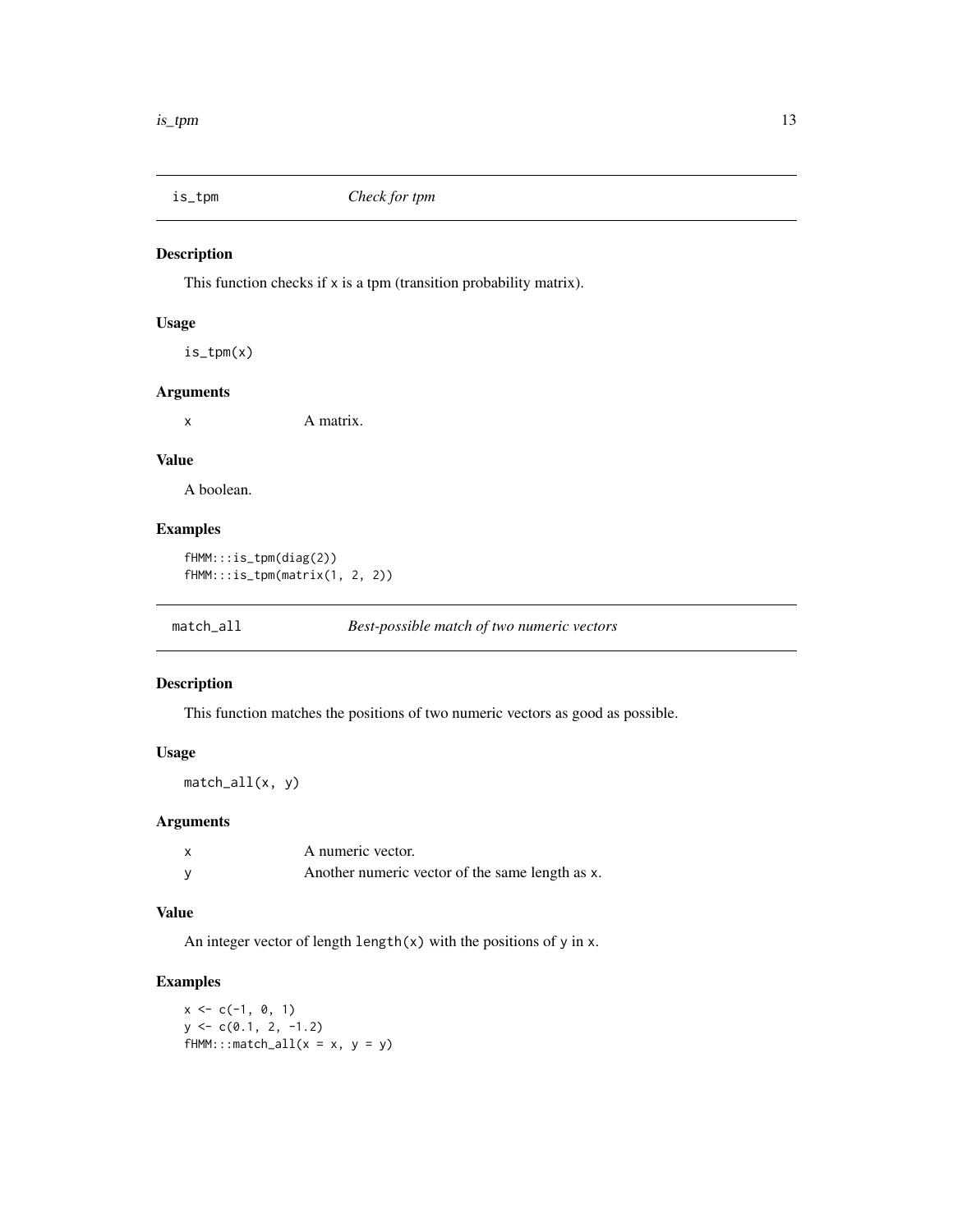<span id="page-13-0"></span>

This function is the plot method for an object of class fHMM\_data.

# Usage

```
## S3 method for class 'fHMM_data'
plot(x, events = NULL, ...)
```
# Arguments

| $\mathsf{x}$            | An object of class fHMM_data.                  |
|-------------------------|------------------------------------------------|
| events                  | Either NULL or an object of class fHMM_events. |
| $\cdot$ $\cdot$ $\cdot$ | Ignored.                                       |

# Value

No return value. Draws a plot to the current device.

plot.fHMM\_model *Plot method for an object of class* fHMM\_model

# Description

This function is the plot method for an object of class fHMM\_model.

# Usage

```
## S3 method for class 'fHMM_model'
plot(x, plot_type = "ts", events = NULL, colors = NULL, ...)
```
# Arguments

| X         | An object of class fHMM_model.                                                             |
|-----------|--------------------------------------------------------------------------------------------|
| plot_type | A character (vector), specifying the type of plot and can be one (or more) of              |
|           | • "11" for a visualization of the likelihood values in the different optimization<br>runs, |
|           | • "sdds" for a visualization of the estimated state-dependent distributions,               |
|           | • "pr" for a visualization of the model's (pseudo-) residuals,                             |
|           | • "ts" for a visualization of the financial time series.                                   |
| events    | An object of class fHMM_events.                                                            |
| colors    | Either NULL or a character vector of color names or hexadecimal RGB triplets.              |
| $\cdots$  | Ignored.                                                                                   |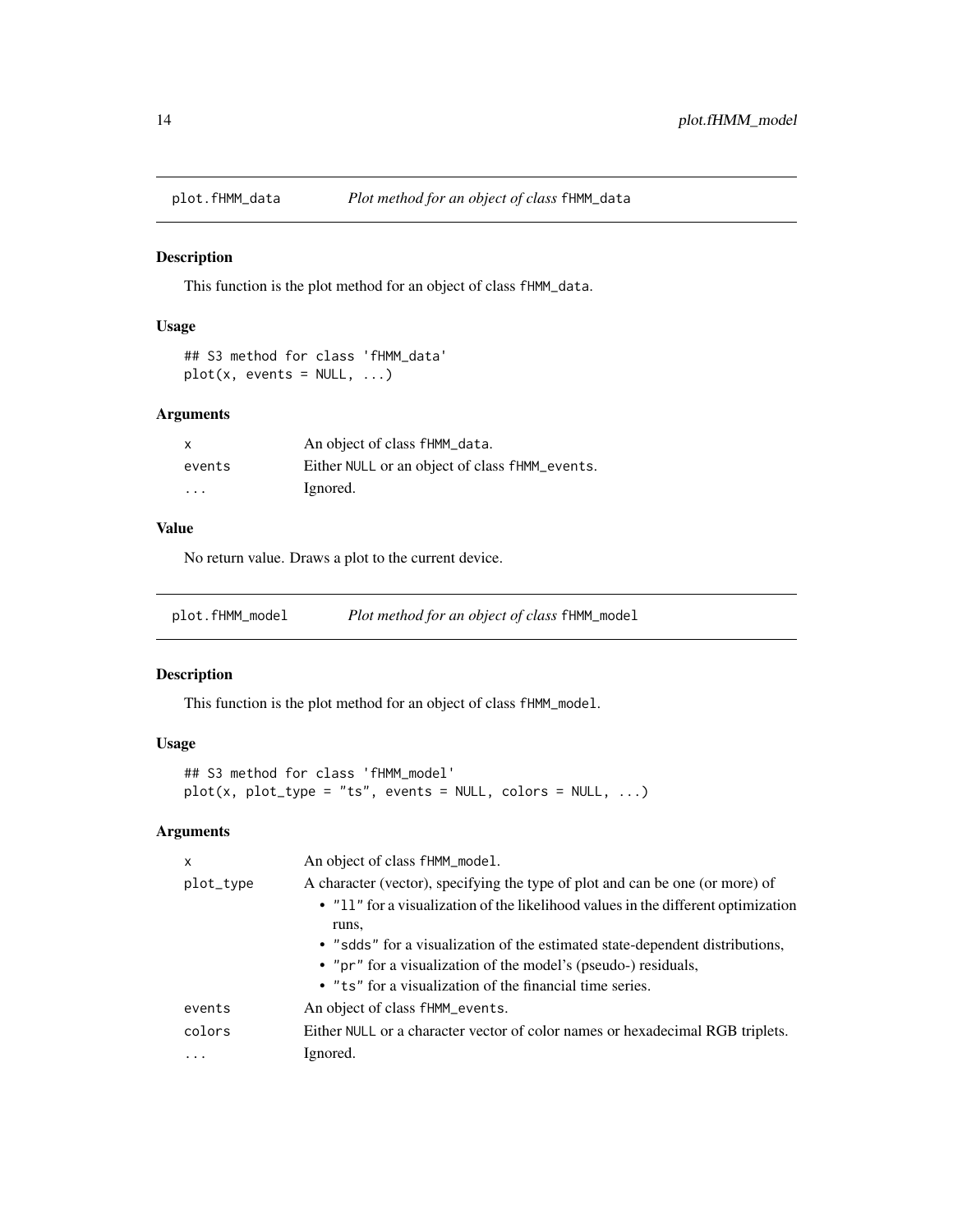# <span id="page-14-0"></span>Value

No return value. Draws a plot to the current device.

predict.fHMM\_model *Prediction*

# Description

This function predicts the next ahead states and data points based on an fHMM\_model object.

# Usage

```
## S3 method for class 'fHMM_model'
predict(object, ahead = 5, alpha = 0.05, ...)
```
# Arguments

| object   | An object of class fHMM_model.                                                                                                                     |
|----------|----------------------------------------------------------------------------------------------------------------------------------------------------|
| ahead    | A positive integer, the forecast horizon.                                                                                                          |
| alpha    | The alpha level for the confidence interval, a numeric between 0 and 1. Per<br>default, alpha = $0.05$ , which computes a 95% confidence interval. |
| $\cdots$ | Ignored.                                                                                                                                           |

# Value

An data frame of state probabilities and data point estimates along with confidence intervals.

# Examples

```
data(dax_model_3t)
predict(dax_model_3t)
```
prepare\_data *Prepare data*

# Description

This function simulates or reads financial data for the fHMM package.

# Usage

```
prepare_data(controls, true_parameters = NULL, seed = NULL)
```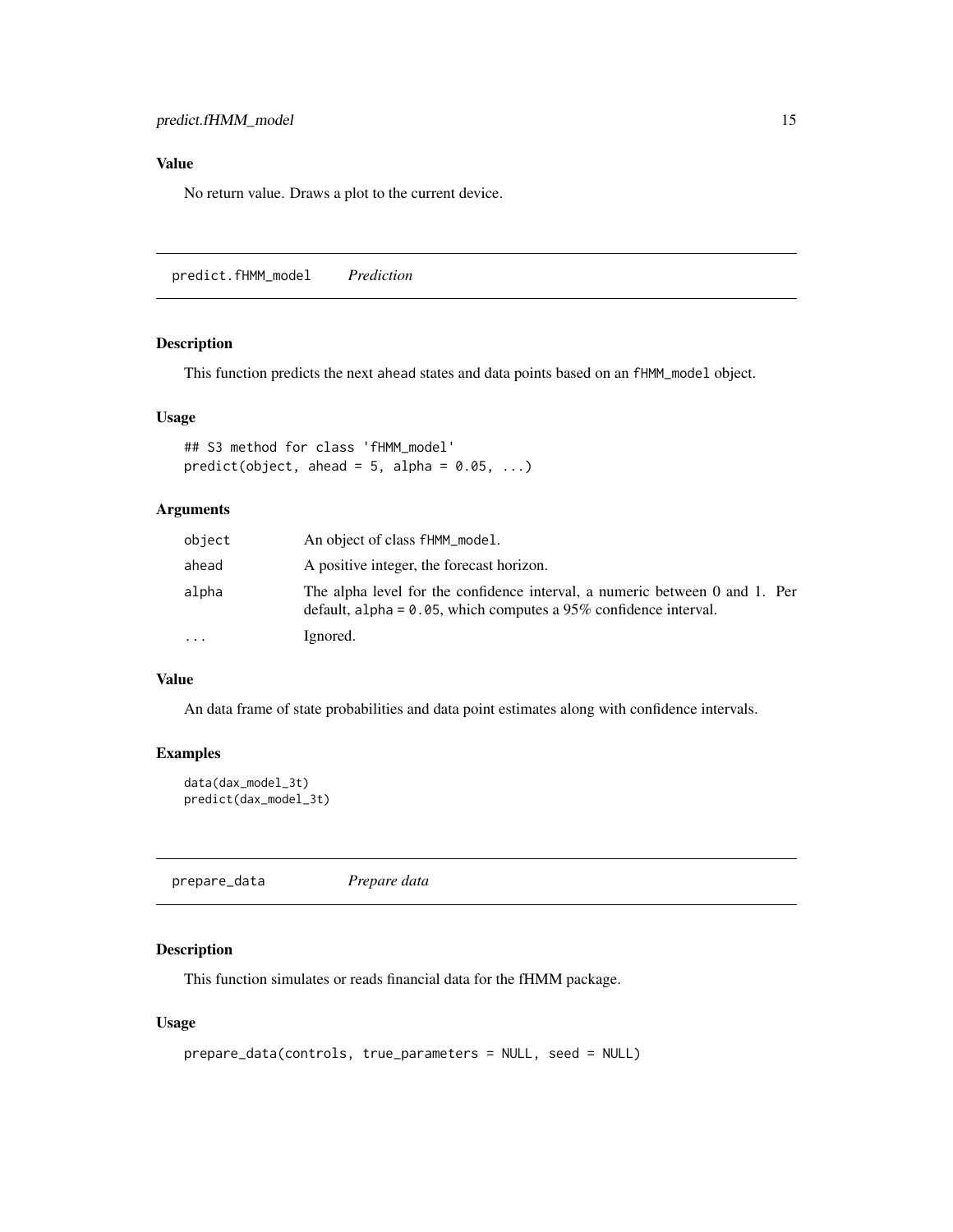#### <span id="page-15-0"></span>**Arguments**

| controls        | An object of class fHMM_controls.                                  |
|-----------------|--------------------------------------------------------------------|
| true_parameters |                                                                    |
|                 | An object of class fHMM_parameters, used as simulation parameters. |
| seed            | Set a seed for the data simulation.                                |

# Value

An object of class fHMM\_data, which is a list containing the following elements:

- The matrix of the dates if simulated = FALSE and controls\$data\$data\_column is specified,
- the matrix of the time\_points if simulated = TRUE or controls\$data\$data\_column is not specified,
- the matrix of the simulated markov\_chain if simulated = TRUE,
- the matrix of the simulated or empirical data used for estimation,
- the matrix time\_series of empirical data before the transformation to log-returns if simulated = FALSE,
- the vector of fine-scale chunk sizes T\_star if controls\$hierarchy = TRUE,
- the input controls,
- the true\_parameters.

# Examples

```
controls <- set_controls()
prepare_data(controls)
```
reorder\_states *Reordering of estimated states*

#### Description

This function reorders the estimated states, which can be useful for a comparison to true parameters or the interpretation of states.

# Usage

```
reorder_states(x, state_order)
```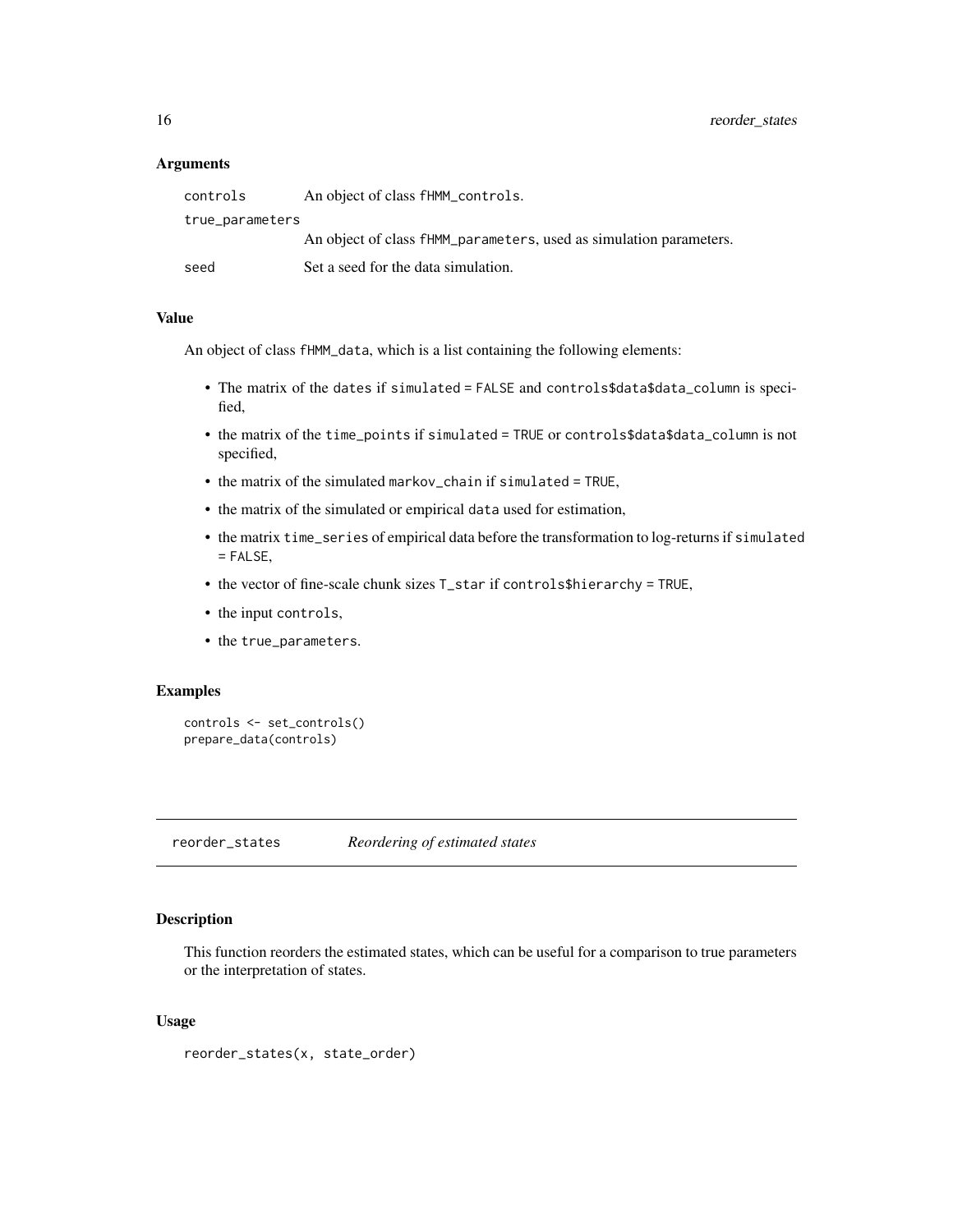# <span id="page-16-0"></span>sample\_tpm 17

# Arguments

| $\times$    | An object of class fHMM_model.                                                                                                                                                                                                                                                                                                                                                                                                                                                                                                                                                                                                                                                                                                                                                                                                                                                                                                       |
|-------------|--------------------------------------------------------------------------------------------------------------------------------------------------------------------------------------------------------------------------------------------------------------------------------------------------------------------------------------------------------------------------------------------------------------------------------------------------------------------------------------------------------------------------------------------------------------------------------------------------------------------------------------------------------------------------------------------------------------------------------------------------------------------------------------------------------------------------------------------------------------------------------------------------------------------------------------|
| state_order | A vector or a matrix which determines the new ordering.                                                                                                                                                                                                                                                                                                                                                                                                                                                                                                                                                                                                                                                                                                                                                                                                                                                                              |
|             | • If x\$data\$controls\$hierarchy = FALSE, state_order must be a vector<br>of length x\$data\$controls\$states with integer values from 1 to x\$data\$controls\$states.<br>If the old state number x should be the new state number y, put the value<br>x at the position y of state_order. E.g. for a 2-state HMM, specifying<br>state_order = $c(2,1)$ swaps the states.<br>• If x\$data\$controls\$hierarchy = TRUE, state_order must be a matrix<br>of dimension x\$data\$controls\$states[1] x x\$data\$controls\$states[2]<br>+ 1. The first column orders the coarse-scale states with the logic as de-<br>scribed above. For each row, the elements from second to last position<br>order the fine-scale states of the coarse-scale state specified by the first ele-<br>ment. E.g. for an HHMM with 2 coarse-scale and 2 fine-scale states, spec-<br>ifying state_order = matrix( $c(2,1,2,1,1,2)$ , 2,3) swaps the coarse- |
|             | scale states and the fine-scale states of coarse-scale state 2.                                                                                                                                                                                                                                                                                                                                                                                                                                                                                                                                                                                                                                                                                                                                                                                                                                                                      |

# Value

An object of class fHMM\_model, in which states are reordered.

# Examples

```
data(dax_model_3t)
reorder_states(dax_model_3t, state_order = 3:1)
```
sample\_tpm *Sample transition probability matrices*

# Description

This function returns a random, squared matrix of dimension dim that fulfills the properties of a transition probability matrix.

# Usage

```
sample_tpm(dim)
```
# Arguments

dim The matrix dimension.

# Value

A transition probability matrix.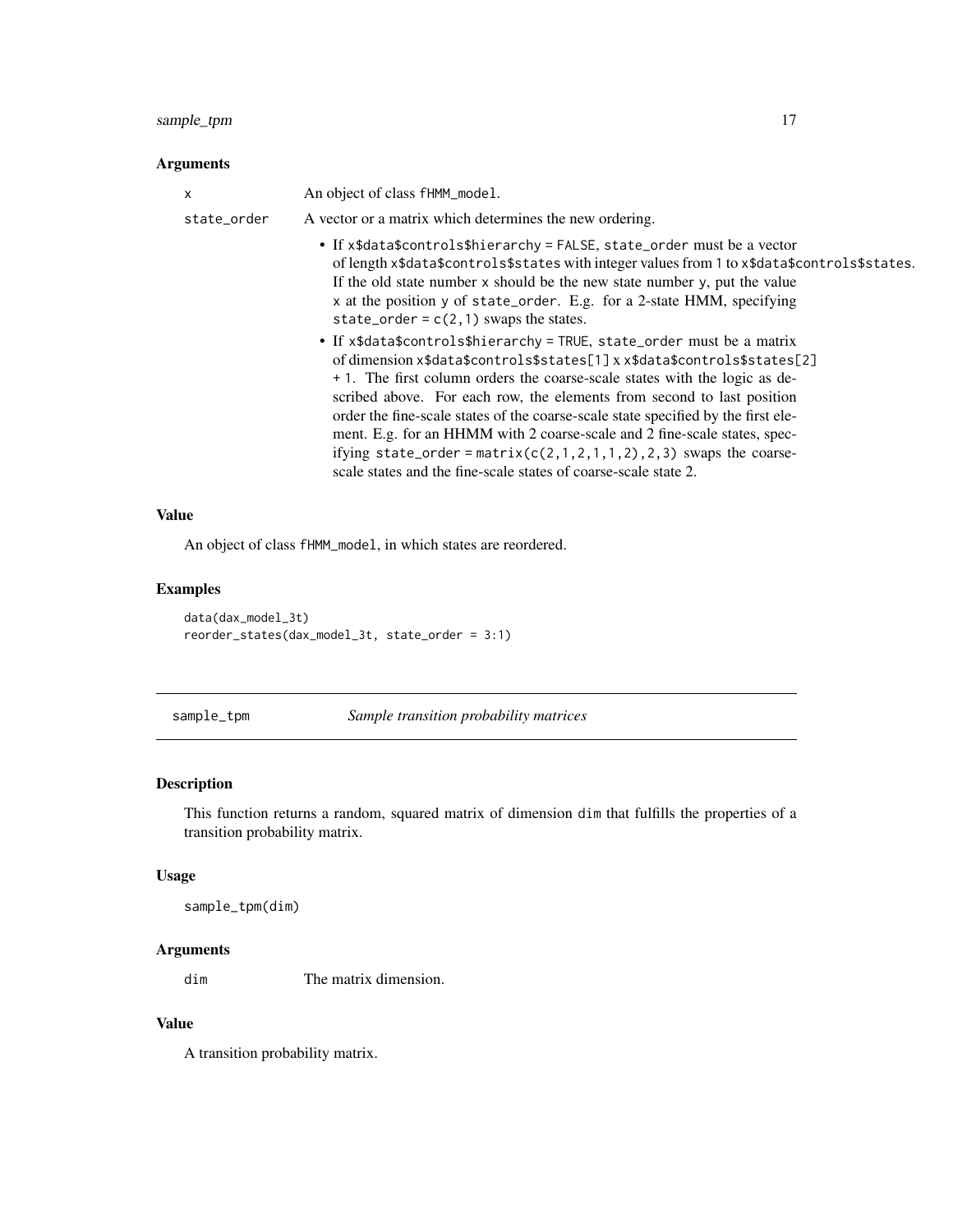# <span id="page-17-0"></span>Examples

fHMM:::sample\_tpm(dim = 3)

set\_controls *Set and check controls*

#### Description

This function sets and checks the specification of controls for the fHMM package.

#### Usage

```
set_controls(controls = NULL)
```
# Arguments

controls A list of controls. Either none, all, or selected parameters can be specified. Unspecified parameters are set to default values (the values in brackets). If hierarchy = TRUE, parameters with a  $(*)$  must be a vector of length 2, where the first entry corresponds to the coarse-scale and the second entry to the finescale layer.

- hierarchy (FALSE): A boolean, set to TRUE for an hierarchical HMM.
- states (\*) (2): The number of states of the underlying Markov chain.
- sdds  $(*)$  ("t(df = Inf)"): Specifying the state-dependent distribution, one of the "t" (the t-distribution) or "gamma" (the gamma distribution). To fix one or more parameter values, write e.g. " $t(df = Inf)'$  or "gamma(mu  $= 0$ , sigma = 1)", respectively. To fix different values of one parameter for different states, separate by "|", e.g. " $t$ (mu = -1|1)".
- horizon (\*) (100): A numeric, specifying the length of the time horizon. The first entry of horizon is ignored if data is specified.
- period ("m"): Only relevant if hierarchy = TRUE and horizon[2] = NA. In this case, it specifies a flexible, periodic fine-scale time horizon and can be one of
	- "w" for a week,
	- "m" for a month,
	- "q" for a quarter,
	- $-$  "y" for a year.
- data (NA): A list of controls specifying the data. If data = NA, data gets simulated. Otherwise:
	- file (\*): A character, the path to a .csv-file with financial data, which must have a column named date\_column (with dates) and data\_column (with financial data).
	- date\_column (\*) ("Date"): A character, the name of the column in file with dates. Can be NA in which case consecutive integers are used as time points.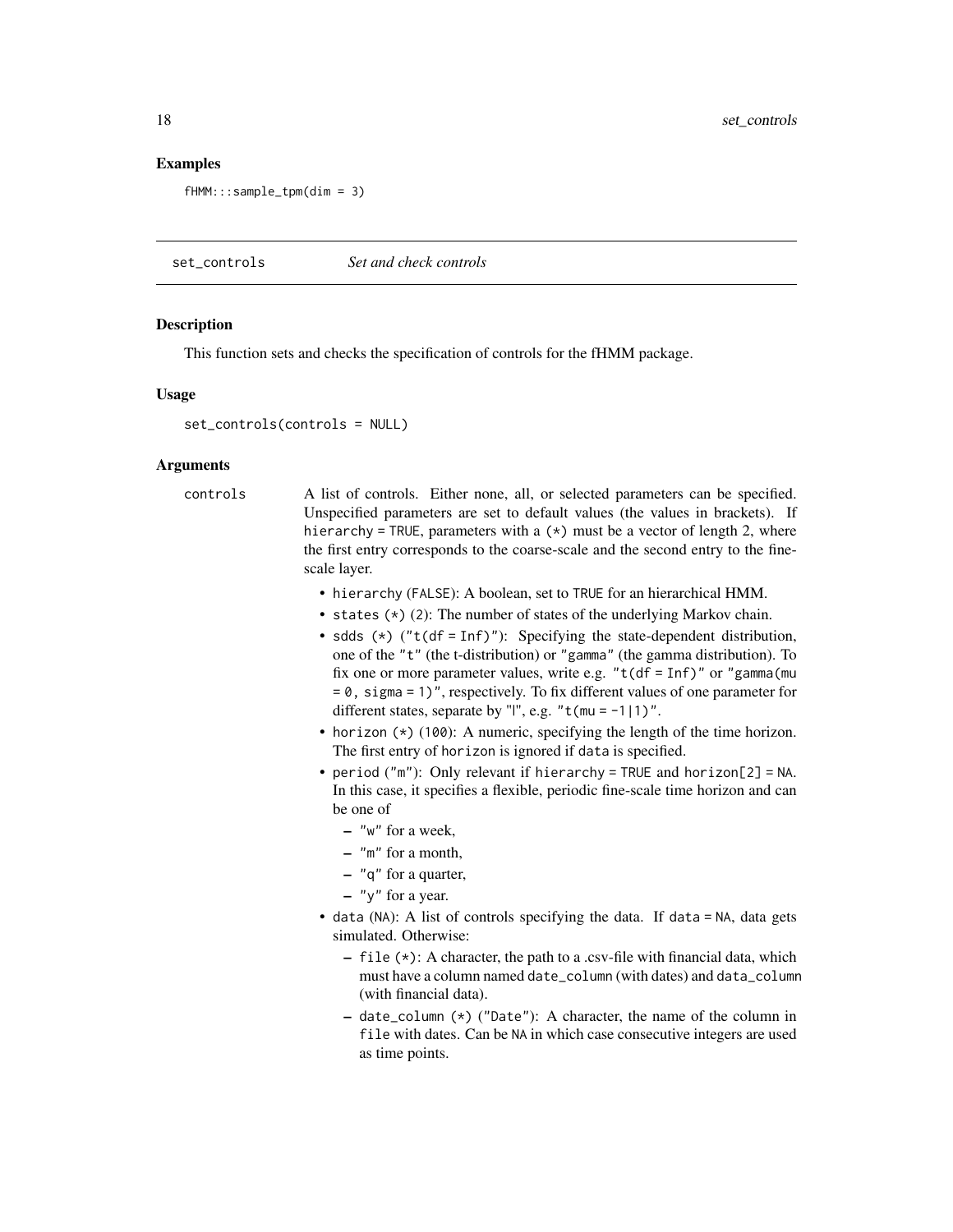- <span id="page-18-0"></span> $-$  data\_column  $(*)$  ("Close"): A character, the name of the column in file with financial data.
- from (NA): A character of the format "YYYY-MM-DD", setting a lower data limit. No lower limit if from = NA. Ignored if controls\$data\$date\_column is NA.
- to (NA): A character of the format "YYYY-MM-DD", setting an upper data limit. No upper limit if from = NA. Ignored if controls\$data\$date\_column is NA.
- $-$  logreturns (\*) (FALSE): A boolean, if TRUE the data is transformed to log-returns.
- $-$  merge (function(x) mean(x)): Only relevant if hierarchy = TRUE. In this case, a function, which merges a numeric vector of fine-scale data x into one coarse-scale observation. For example,
	- $*$  merge = function(x) mean(x) defines the mean of the fine-scale data as the coarse-scale observation,
	- $*$  merge = function(x) mean(abs(x)) for the mean of the absolute values,
	- $*$  merge = function(x) (abs(x)) for the sum of of the absolute values,
	- $*$  merge = function(x) (tail(x,1)-head(x,1))/head(x,1) for the relative change of the first to the last fine-scale observation.
- fit: A list of controls specifying the model fitting:
	- runs (100): An integer, setting the number of optimization runs.
	- origin (FALSE): A boolean, if TRUE the optimization is initialized at the true parameter values. Only for simulated data. If origin = TRUE, this sets run = 1 and  $accept = 1:5$ .
	- accept (1:3): An integer (vector), specifying which optimization runs are accepted based on the output code of [nlm](#page-0-0).
	- gradtol (1e-6): A positive numeric value, passed on to [nlm](#page-0-0).
	- iterlim (200): A positive integer, passed on to [nlm](#page-0-0).
	- print.level (0): One of 0, 1, and 2, passed on to [nlm](#page-0-0).
	- steptol (1e-6): A positive numeric value, passed on to [nlm](#page-0-0).

# Details

See the vignettes for more information on how to specify controls.

# Value

An object of class fHMM\_controls.

# Examples

```
### HMM controls
controls <- list(
 states = 2,
 sdds = "t(mu = 0, sigma = 1, df = 1)",
```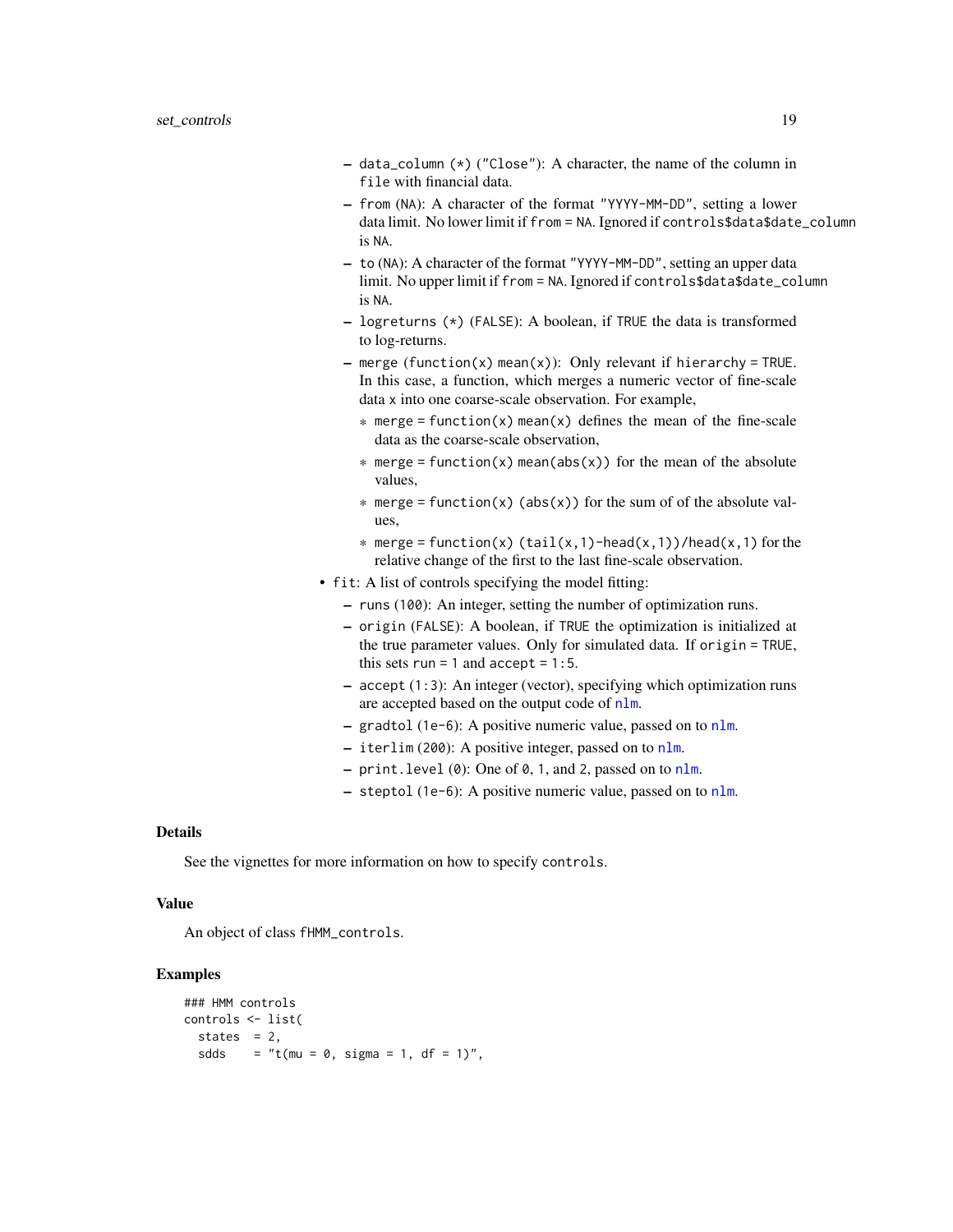```
horizon = 400,
 fit = list("runs" = 50)\mathcal{L}set_controls(controls)
### HHMM controls
controls <- list(
 hierarchy = TRUE
\lambdaset_controls(controls)
```
simulate\_markov\_chain *Simulate a Markov chain*

# Description

This function simulates a Markov chain.

# Usage

```
simulate_markov_chain(
 Gamma,
  T,
 delta = Gamma2delta(Gamma),
  seed = NULL,
  total_length = T
\mathcal{L}
```
# Arguments

| Gamma        | A tpm (transition probability matrix).                                                                                   |
|--------------|--------------------------------------------------------------------------------------------------------------------------|
|              | The length of the Markov chain.                                                                                          |
| delta        | A probability vector, the initial distribution. If not specified, delta is set to the<br>stationary distribution vector. |
| seed         | Set a seed.                                                                                                              |
| total_length | An integer, the total length of the output vector. Must be greater or equal than T.                                      |

# Value

A numeric vector of length T with states.

# Examples

```
Gamma <- matrix(c(0.5, 0.3, 0.5, 0.7), 2, 2)
T < -10fHMM:::simulate\_markov\_chain(Gamma = Gamma, T = T)
```
<span id="page-19-0"></span>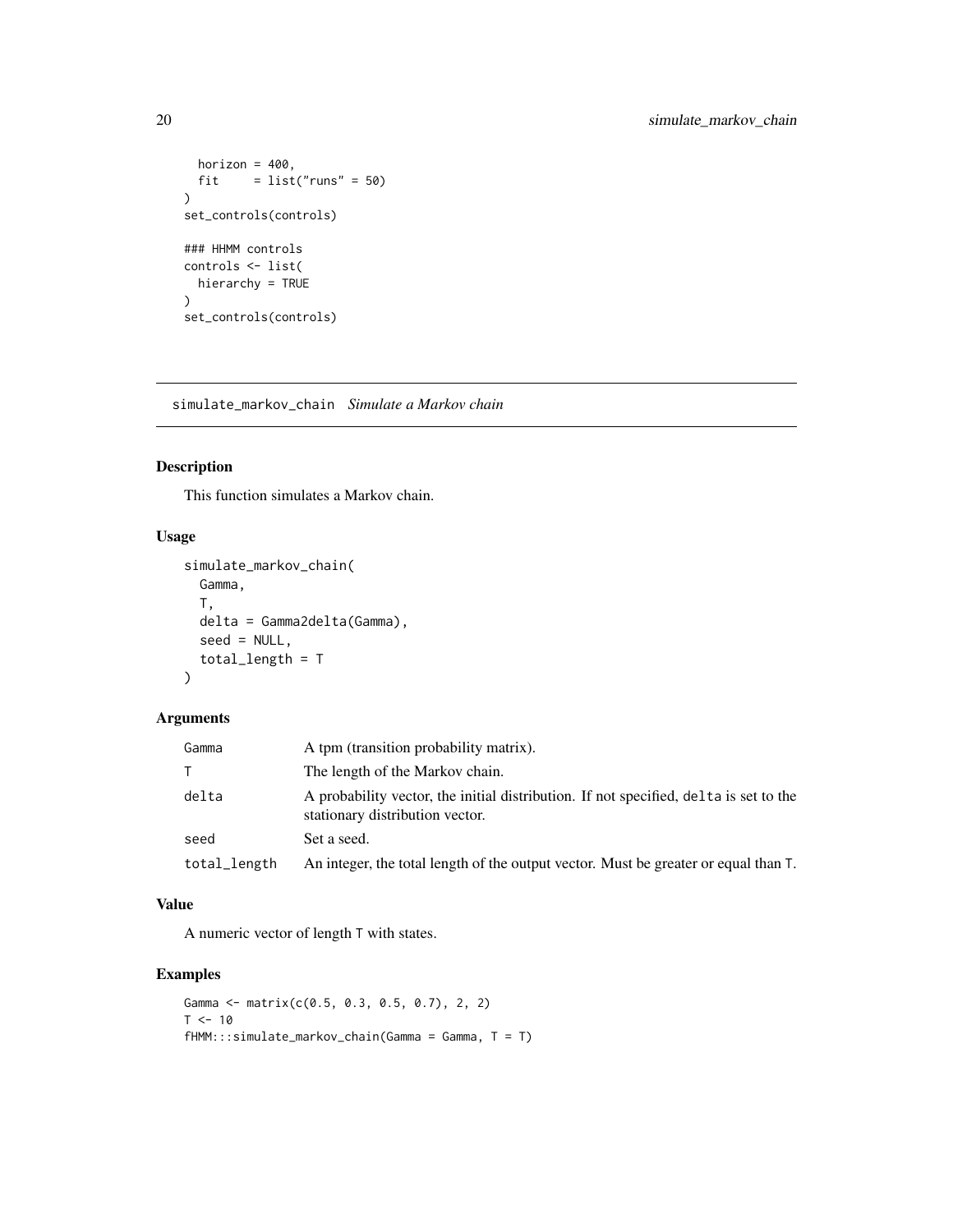<span id="page-20-0"></span>A pre-computed 2-state HMM with state-dependent gamma distributions with means fixed to 0.5 and 2 on 500 simulated observations.

# Usage

```
data(sim_model_2gamma)
```
# Format

An object of class fHMM\_model.

# Details

The model was estimated via:

```
controls <- list(
  states = 2,
 sdds = "gamma(m = 1|2)",
 horizon = 200,
 fit = list(runs = 50))
controls <- set_controls(controls)
pars <- fHMM_parameters(
 controls = controls, Gamma = matrix(c(0.9, 0.2, 0.1, 0.8)), nrow = 2),
  sigmas = c(0.5,1))
data <- prepare_data(controls, true_parameters = pars, seed = 1)
sim_model_2gamma <- fit_model(data, seed = 1, verbose = FALSE)
```